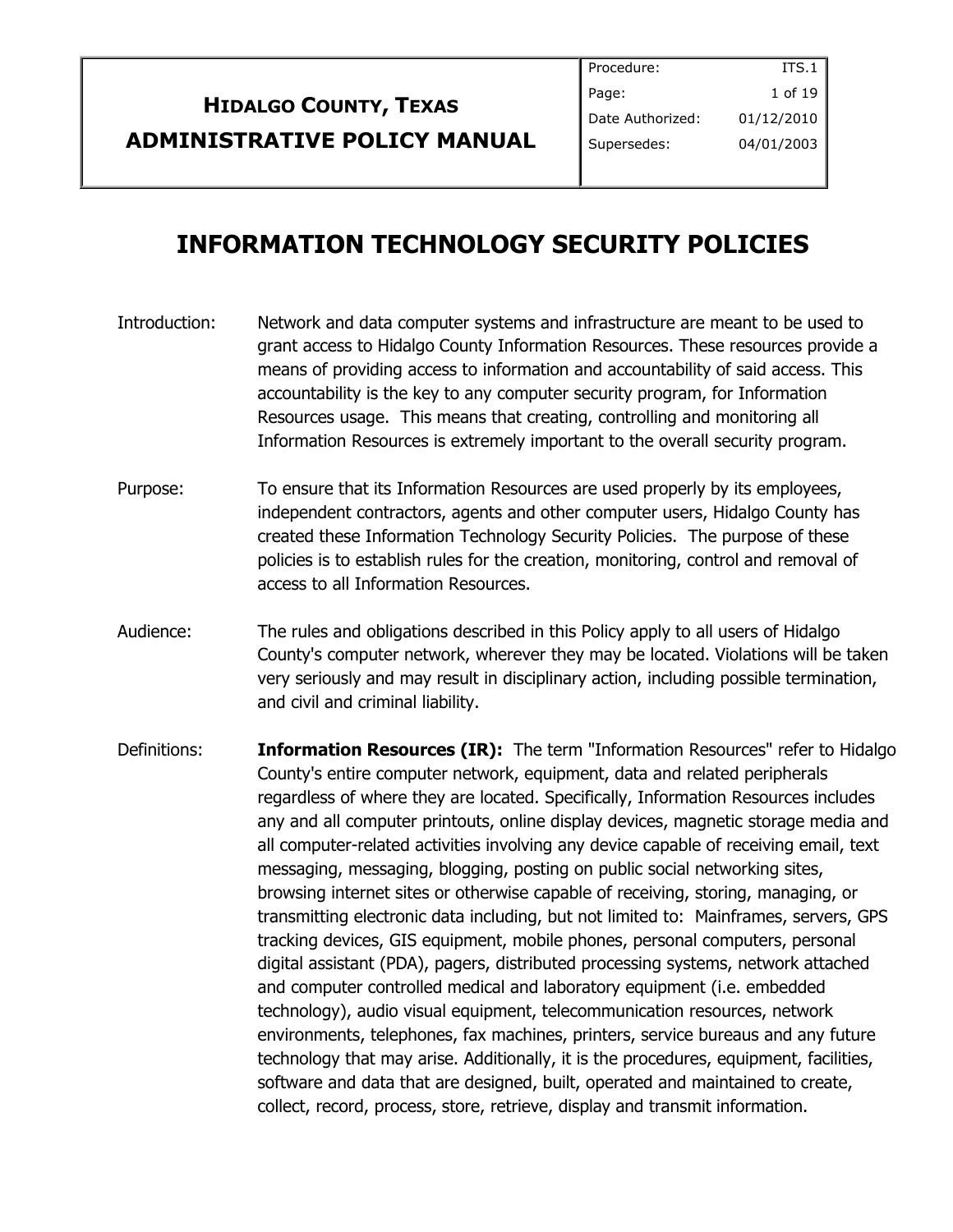|                                     | ∥ Procedure:     | 113.1           |
|-------------------------------------|------------------|-----------------|
| <b>HIDALGO COUNTY, TEXAS</b>        | Page:            | 2 of 19 $\vert$ |
|                                     | Date Authorized: | 01/12/2010      |
| <b>ADMINISTRATIVE POLICY MANUAL</b> | Supersedes:      | 04/01/2003      |
|                                     |                  |                 |

**Chief Information Officer (CIO):** Responsible to the County of Hidalgo County, Texas for management of the agency's information resources. This designation is intended to establish clear accountability of setting policy for information resources management activities, is responsible for the security of the resources, provide for greater coordination of the county's information activities and ensure greater visibility of such activities within and between state agencies. The CIO has been given authority and the accountability by the County of Hidalgo, Texas to implement Security Policies, Procedures, Practice Standards and Guidelines to protect the Information Resources of the agency.

Procedure:

 $T_{T}$ 

**System Administrator:** Person responsible for the effective operation and maintenance of specific departmental Information Resources, including implementation of standard procedures and controls to enforce the county's security policy. Because of statutory limitations and department specific responsibilities, the following departments within the County have System Administrators that report directly to the appointed official or elected official, and not the CIO: County Auditor, Sheriff's Office, District Attorney, Health Department and Tax Office.

These System Administrators are bound by these policies in their respective systems and applications.

**User:** Person who is the end client for an application on an information system. The user neither owns the IR resource or the data. Generally a user is any County department and/or elected office employee with access to a computer, who is neither IR system administrator, part of the IT staff, elected official or department head.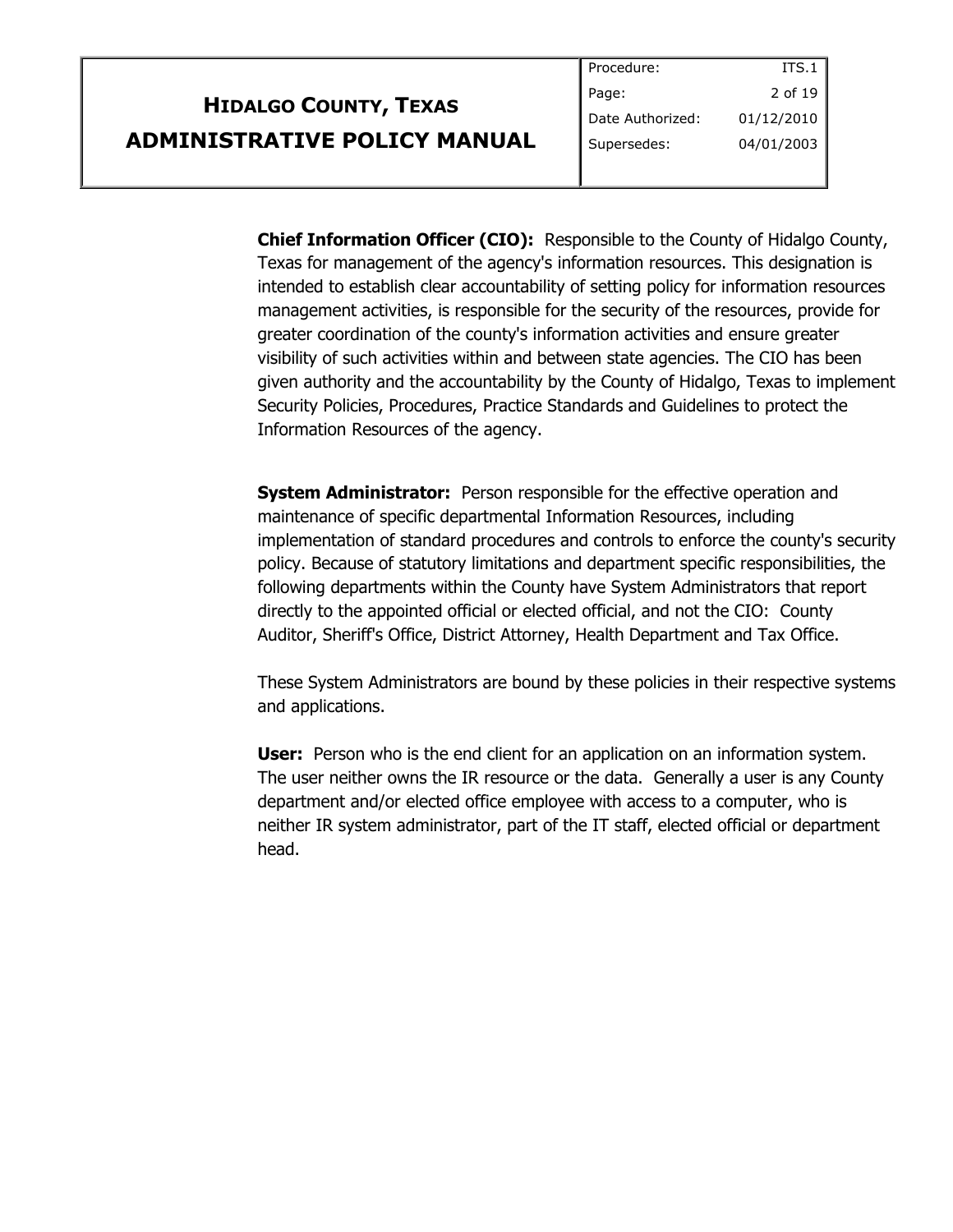|                                     | Procedure:       | ITS.1      |
|-------------------------------------|------------------|------------|
| <b>HIDALGO COUNTY, TEXAS</b>        | Page:            | 3 of 19    |
|                                     | Date Authorized: | 01/12/2010 |
| <b>ADMINISTRATIVE POLICY MANUAL</b> | Supersedes:      | 04/01/2003 |
|                                     |                  |            |

#### **Policy 1.00 - Acceptable Use Policy**

The computer system is the property of Hidalgo County and may be used only for legitimate business purposes. Users are permitted access to the computer system to assist them in the performance of their jobs. All users have the responsibility to use computer resources in a professional, ethical, and lawful manner. Use of the computer system is a privilege that may be revoked at any time.

**Acceptable Use** Acceptable computer information systems use is limited to the following:

- A. Incidental communication among Hidalgo County authorized users and professional colleagues which facilitates work assignments and professional development or debate in a work-related field of knowledge.
- B. Communication with professional associations, governments, universities, businesses and/or individuals associated with the facilitation of County business, research and education efforts as authorized by the Department Head/Elected Official.
- C. Distribution of information to the general public whereby such information is made available under the county guidelines and policies for the release of information and the Freedom of Information Act.

### **Unacceptable Use**

- A. Personal use not related to the conduct of work on behalf of Hidalgo County or other organizations as set forth in agreements and contracts with Hidalgo County.
- B. To gain unlawful access to information or computer and communication resources.
- C. Intentional introduction of, or experimentation with, malicious code including but not limited to computer worms or viruses.
- D. Illegal, fraudulent or malicious activity; political activity; religious promotion; or activity on behalf of organizations or individuals having no affiliation with Hidalgo County.
- E. Transmission of material in violation of applicable copyright laws or patents, including, but not limited to music, movies and software.
- F. Pornographic material or content that could be found to be offensive.
- G. Purchase and downloading of copyrighted material using the County's network. This refers specifically to online content stores.
- H. The intentional sending of messages that is likely to result in the loss of recipient's work or system and any other types of use which could cause congestion including, but not limited to the network or otherwise interfere with the work of others.
- I. Generation, storage, transmission or other use of data or other matter which is abusive, profane, or offensive to a reasonable person.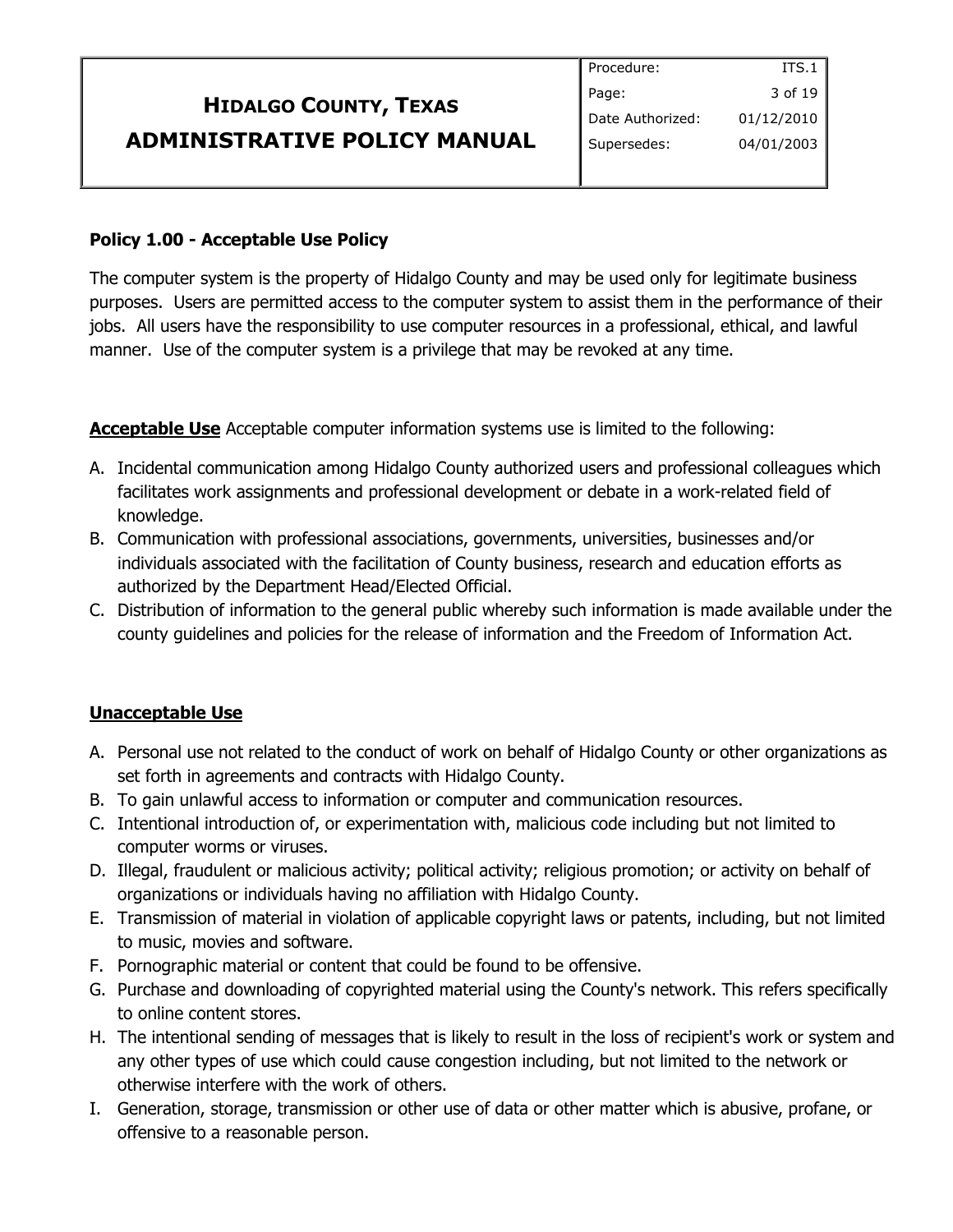|                                     | Procedure:       | ITS.1 $\parallel$ |
|-------------------------------------|------------------|-------------------|
| <b>HIDALGO COUNTY, TEXAS</b>        | Page:            | 4 of 19           |
|                                     | Date Authorized: | 01/12/2010        |
| <b>ADMINISTRATIVE POLICY MANUAL</b> | Supersedes:      | 04/01/2003        |
|                                     |                  |                   |

- J. Generation, storage, transmission of confidential or otherwise non-public information on County owned mobile devices (laptops, phones, PDAs, etc.) without proper safeguards such as passwords, encryption or security keys.
- K. Passwords used to gain access to non-County Internet sites must not be the same passwords used on any Hidalgo County computer system.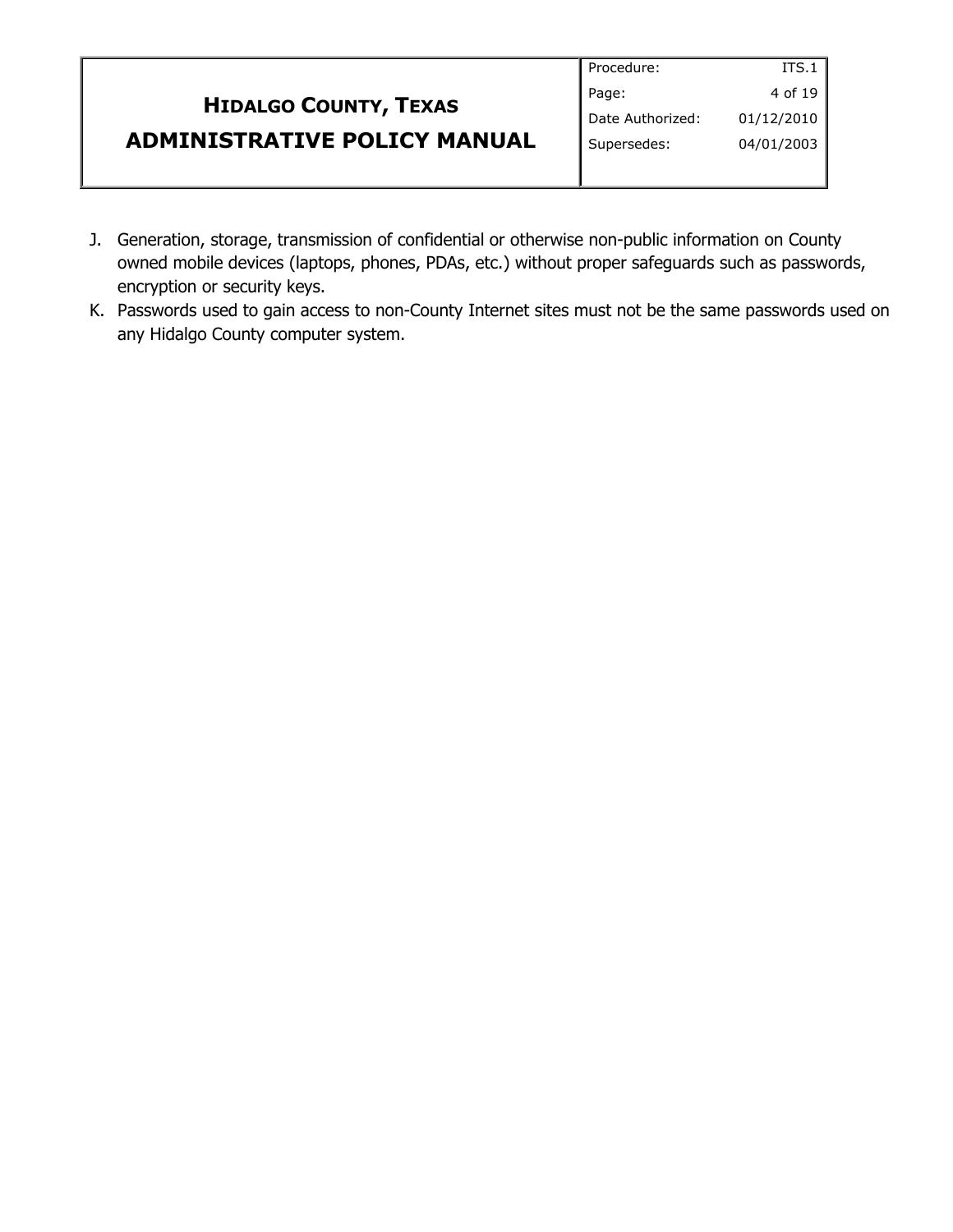### **Policy 2.00 – Account Management Policy**

- All accounts created must have an associated request and approval from the IR systems administrator for the Hidalgo County system or service.
- All users are subject by the Hidalgo County Information Technology Privacy Policy once access is given to an account.
- All accounts must be uniquely identifiable using the assigned user name. (i.e. username.userlastname)
- All default passwords for accounts must be constructed in accordance with the Hidalgo County Password Policy.
- All accounts must have a password expiration that complies with the Hidalgo County Password Policy.
- Accounts of individuals on extended leave (more than 30 days) will be disabled.
- All new user accounts that have not been accessed within 30 days of creation will be disabled.
- System Administrators or other designated staff:
	- $\cdot \cdot$  are responsible for removing the accounts from the system they manage, of individuals that change roles within Hidalgo County or are separated from their relationship with Hidalgo County
	- must have a documented process to modify a user account to accommodate situations such as name changes, accounting changes and permission changes
	- must have a documented process for periodically reviewing existing accounts for validity are subject to independent audit review
	- must provide a list of accounts for the systems they administer when requested by authorized Hidalgo County management
	- \* must cooperate with authorized Hidalgo County management investigating security incidents.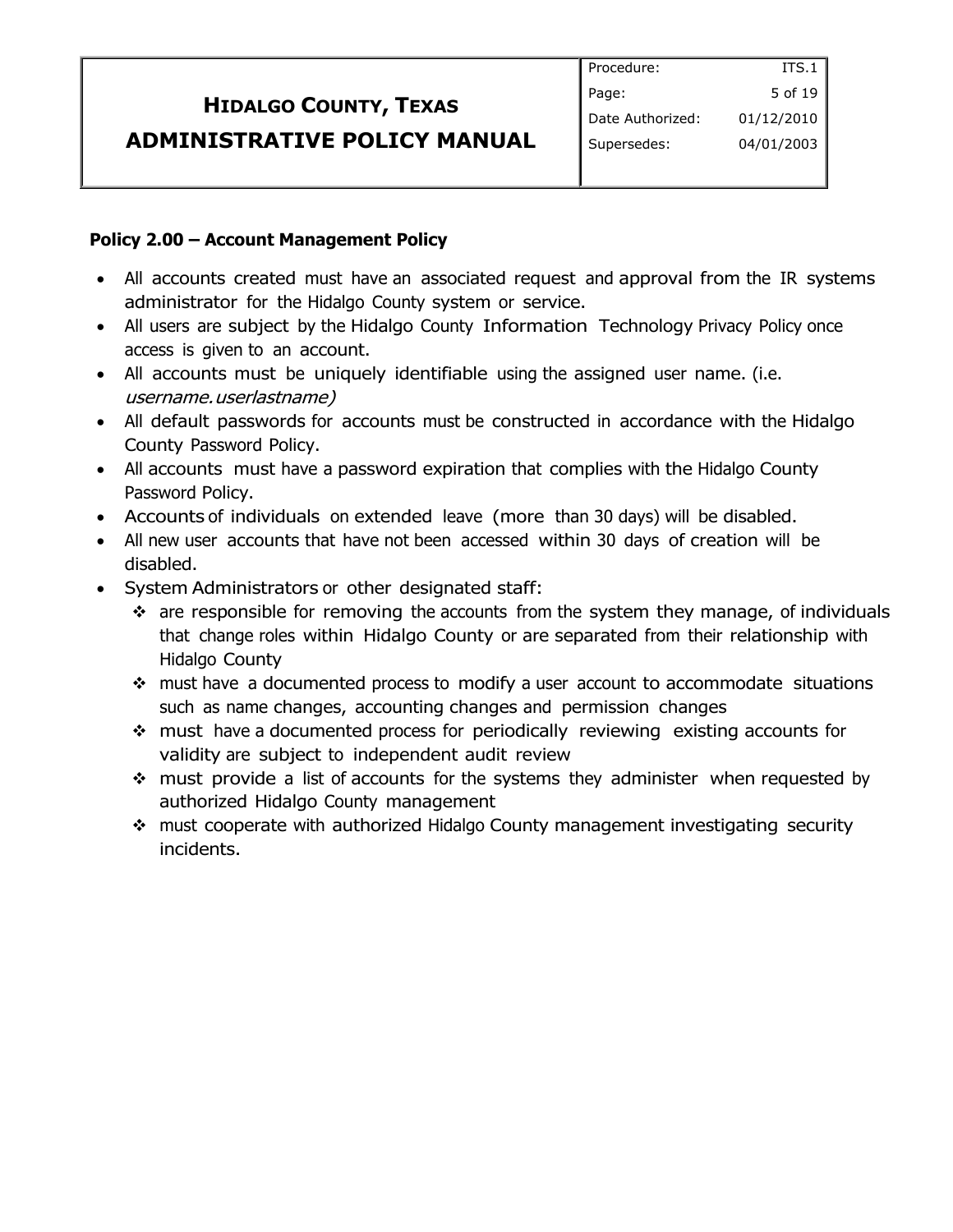#### **Policy 3.00 – Admin/Special Access Policy**

- All Hidalgo County departments and agencies must submit to IT a list of administrative contacts for their systems that are connected to Hidalgo County information resources.
- All users of Administrative/Special access accounts must be authorized by the IR system administrator.
- Each individual that uses Administrative/Special access accounts must refrain from abuse of privilege and must not engage in investigations. All requests for investigations must be processed according to the INCIDENT MANAGEMENT POLICY.
- Each individual that uses Administrative/Special access accounts must use the account privilege most appropriate with work being performed (i.e., user account vs. administrator account).
- Each account used for administrative/special access must meet the Hidalgo County Password Policy.
- The password for a shared administrator/special access account must change when an individual with the password leaves the department or Hidalgo County.
- In the case where a system has only one administrator there must be a password escrow procedure in place so that someone other than the administrator can gain access to the administrator account in an emergency situation.
- When Special Access accounts are needed for Internal or External Audit, software development, software installation, or other defined need, they:
	- $\div$  must be authorized by the IR system administrator
	- $\div$  must be created with a specific expiration date
	- \* must be removed when work is complete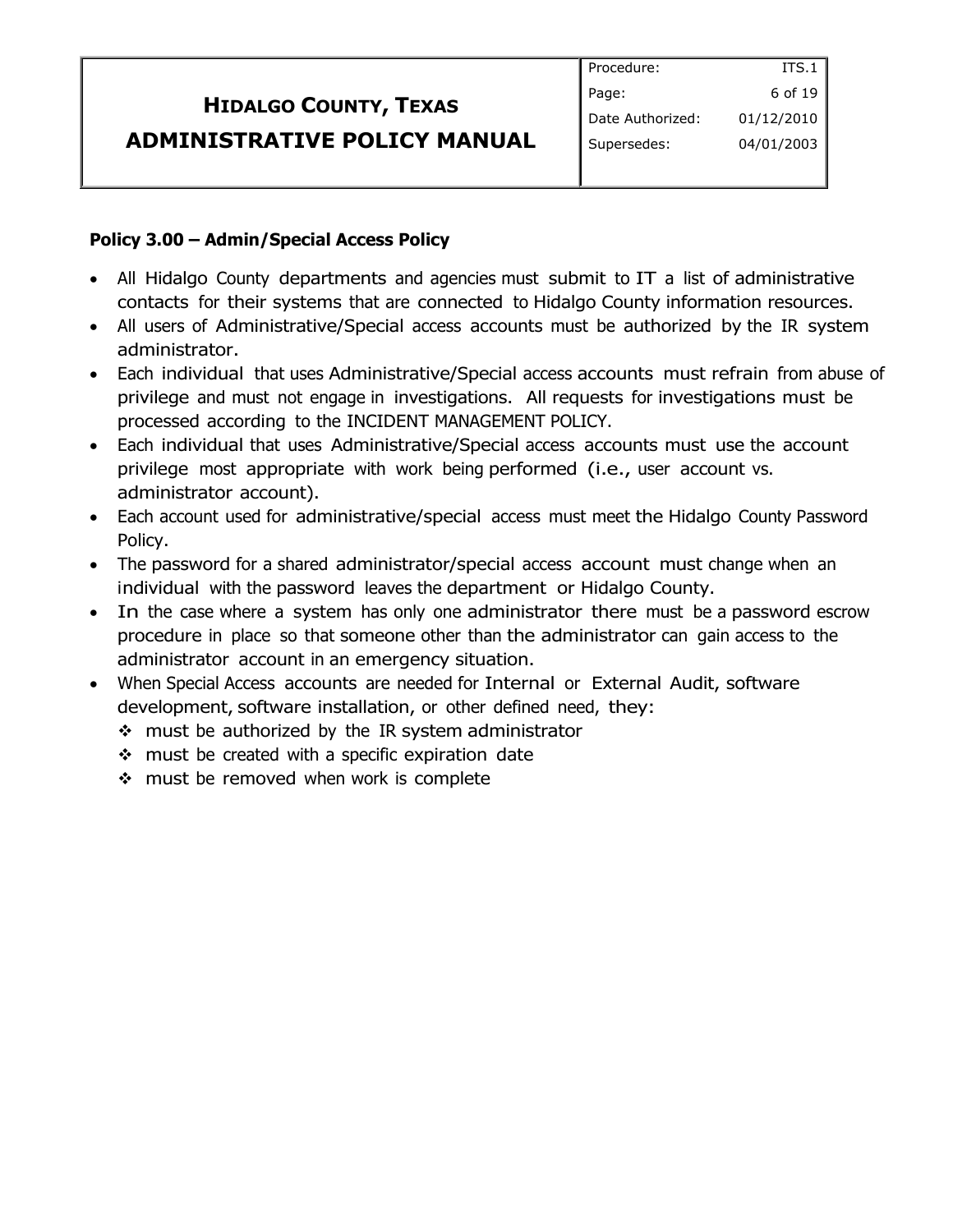#### **Policy 4.00 – Change Management Policy**

- Every change to a Hidalgo County Information Technology resource such as: operating systems, computing hardware, networks, and applications are subject to the Change Management Policy and must follow the Change Management Procedures.
- All changes and request for changes affecting computing environmental facilities (e.g., airconditioning, security devices, all monitoring devices, cameras, phone systems, building additions or remodeling, electricity, and alarms) must be reported to the IR system administrator, department head/Elected Official and the CIO.
- A formal written change request must be submitted for all changes, both scheduled and unscheduled, to IR system administrator and the CIO.
- All scheduled change requests must be submitted to the IR system administrator and the CIO, in order to timely review the request, determine potential failures and make the decision to allow or delay the request.
- The IT Department may ask to delay a scheduled or unscheduled change for reasons including, but not limited to, inadequate planning, inadequate back out plans, the timing of the change will negatively impact a key business process such as year-end accounting, it will affect overall network security or if adequate resources cannot be readily available. Adequate resources may be a problem on weekends, holidays, or during special events.
- User notification must be completed for each scheduled or unscheduled change following the steps contained in the Change Management Procedures.
- A Change Review must be completed for each change, whether scheduled or unscheduled, and whether successful or not.
- A Change Management Log must be maintained for all changes. The log must contain, but is not limited to:
	- Date of submission and date of change
	- Owner and custodian contact information
	- \* Nature of the change
	- Indication of success or failure
- All County of Hidalgo, Texas information systems regardless of the department where the system is, must comply with an Information Resources change management process that meets the standards outlined above.
- Users may not install unauthorized software or hardware on without prior approval of the IT Department.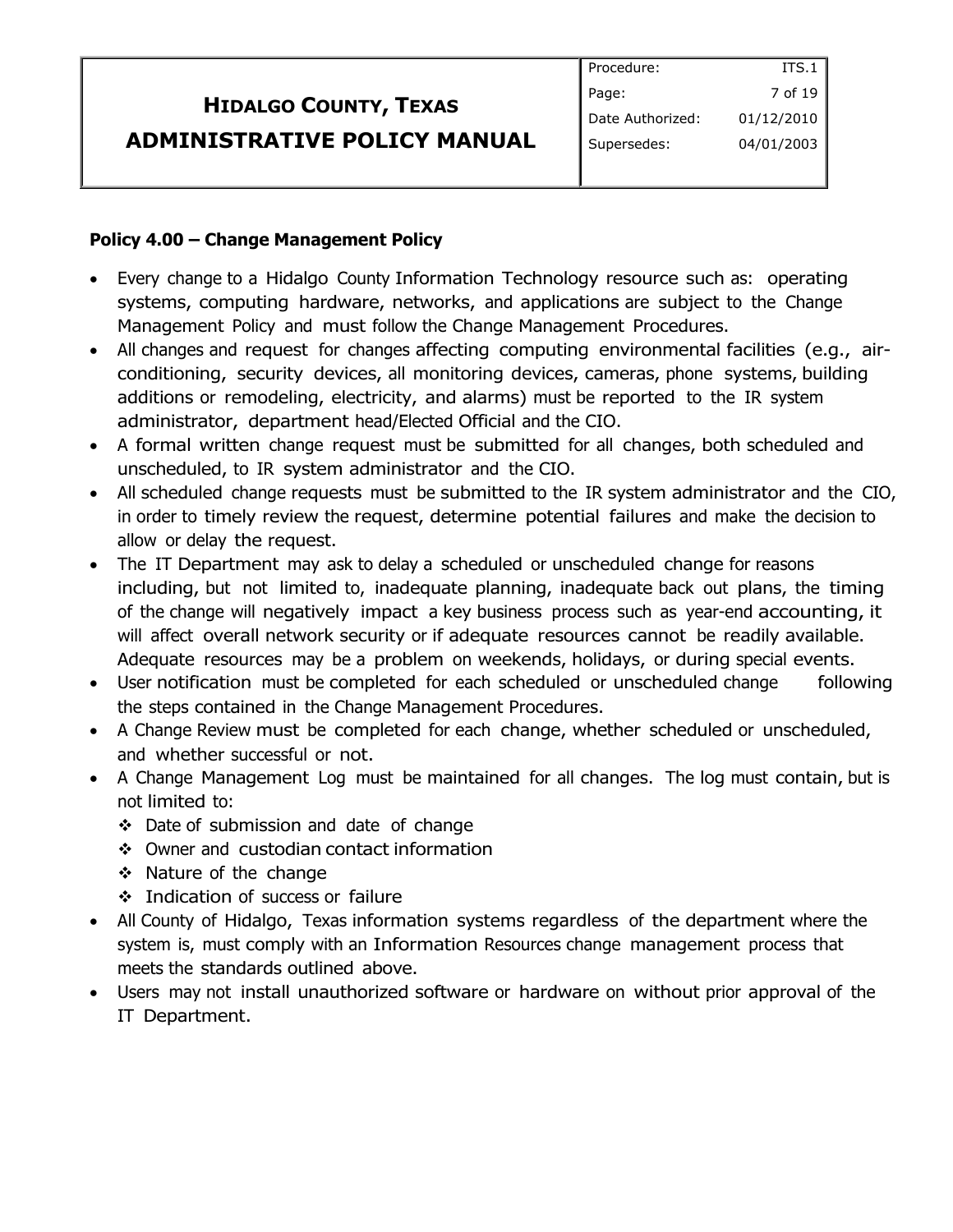### **Policy 5.00 – Backup/Disaster Recovery Plan (DRP)**

- The frequency and extent of backups must be in accordance with the importance of the information on the system and the acceptable risk as determined by the data owner.]
- All System Administrators must keep and maintain a Disaster Recovery Plan for their assigned system.
- The Hidalgo County information resources backup and recovery process for each system must be documented and periodically reviewed by the IR system administrator and submit a copy to the CIO.
- In case there is a vendor(s) providing offsite backup storage for Hidalgo County must be cleared to handle the highest level of information stored.
- Physical access controls implemented at offsite backup storage locations must meet or exceed the physical access controls of the source systems. Additionally backup media must be protected in accordance with the highest Hidalgo County sensitivity level of information stored.
- Backups must be periodically tested to ensure that they are recoverable.
- Signature cards held by the offsite backup storage vendor(s) for access to Hidalgo County backup media must be reviewed annually or when an authorized individual leaves Hidalgo County.
- Procedures between Hidalgo County and the offsite backup storage vendor(s) must be reviewed at least annually.
- Backup tapes should have at a minimum the following identifying criteria that can be readily identified by labels and/or a bar-coding system:
	- ❖ System name
	- Creation Date
	- \* Sensitivity Classification [Based onapplicable electronic record retention regulations.]
	- ◆ Hidalgo County Contact Information.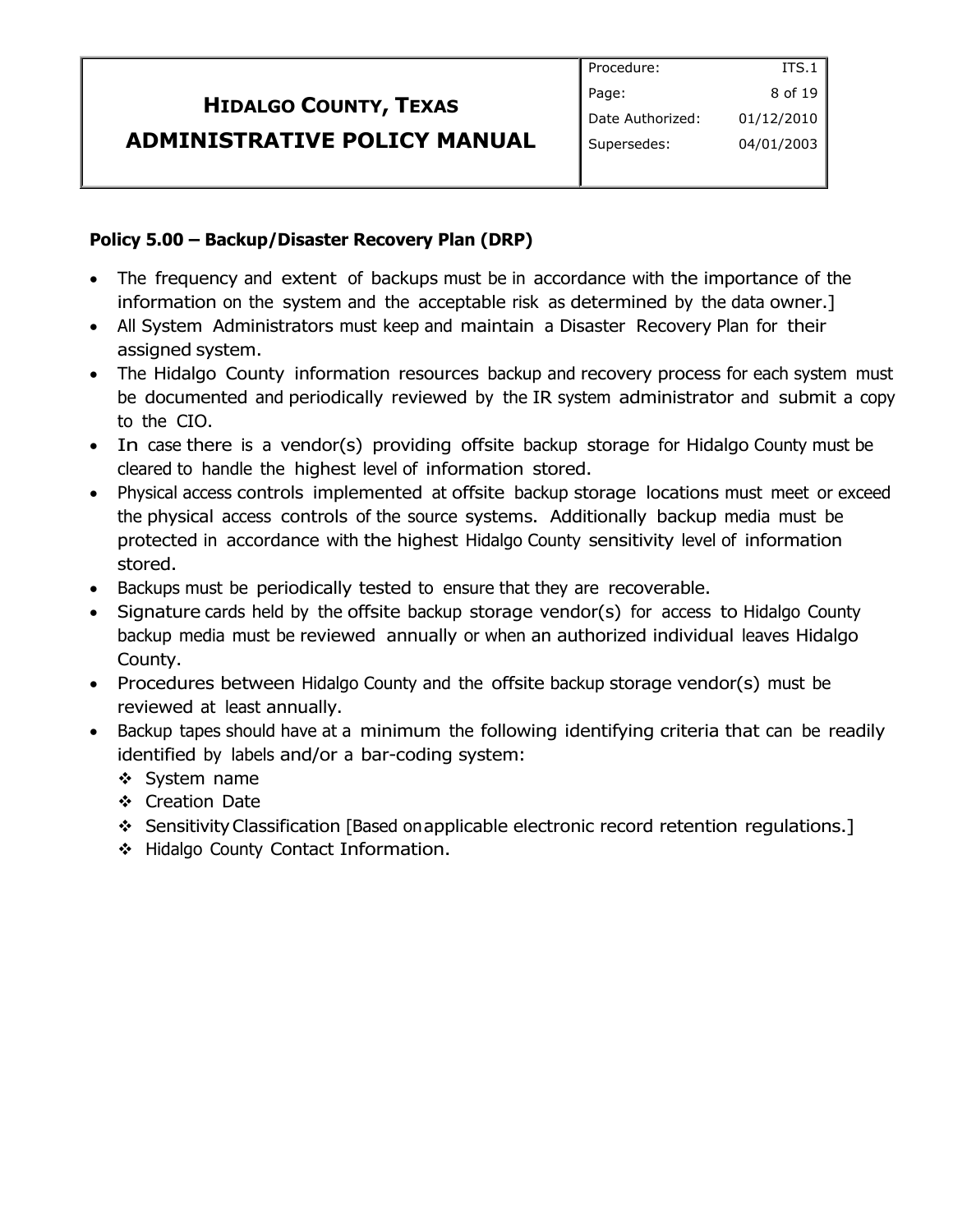#### **Policy 6.00 – Incident Management Policy**

- Whenever a security incident, such as a inappropriate content, copyrighted material, virus, worm, hoax email, discovery of hacking tools, altered data, etc. is suspected or confirmed the Incident Management procedures must be followed:
- The department user is responsible for notifying the IR system administrator, department head/ elected official of that department so as to initiate the appropriate incident management action including restoration as defined in the Incident Management Procedures. The user may contact the CIO directly.
- The department head/ elected official of that department are responsible for notifying the CIO.
- The CIO is responsible for determining the physical and electronic extent of the incident and will determine the need of an investigation of the incident. The CIO is responsible for coordinating communications with outside organizations and law enforcement.
- The IT Department can at any time remove access from any user as it deems appropriate for the overall benefit of the entire county wide IT infrastructure.
- The appropriate technical resources from the IT department are responsible for monitoring that any damage from a security incident is repaired or mitigated and that the vulnerability is eliminated or minimized where possible.
- The CIO and IT department will determine if a widespread Hidalgo County communication is required, the content of the communication, and how best to distribute the communication.
- The appropriate technical resources from the IT Department are responsible for communicating new issues or vulnerabilities to the system vendor and working with the vendor to eliminate or mitigate the vulnerability.
- The IT Department is responsible for initiating, completing, and documenting the incident investigation as reporting the incident to:
	- Local, state or federal law officials as required by applicable statutes and/or regulations
- In the case where law enforcement is not involved, the CIO will recommend disciplinary actions, if appropriate, to the elected official or department head.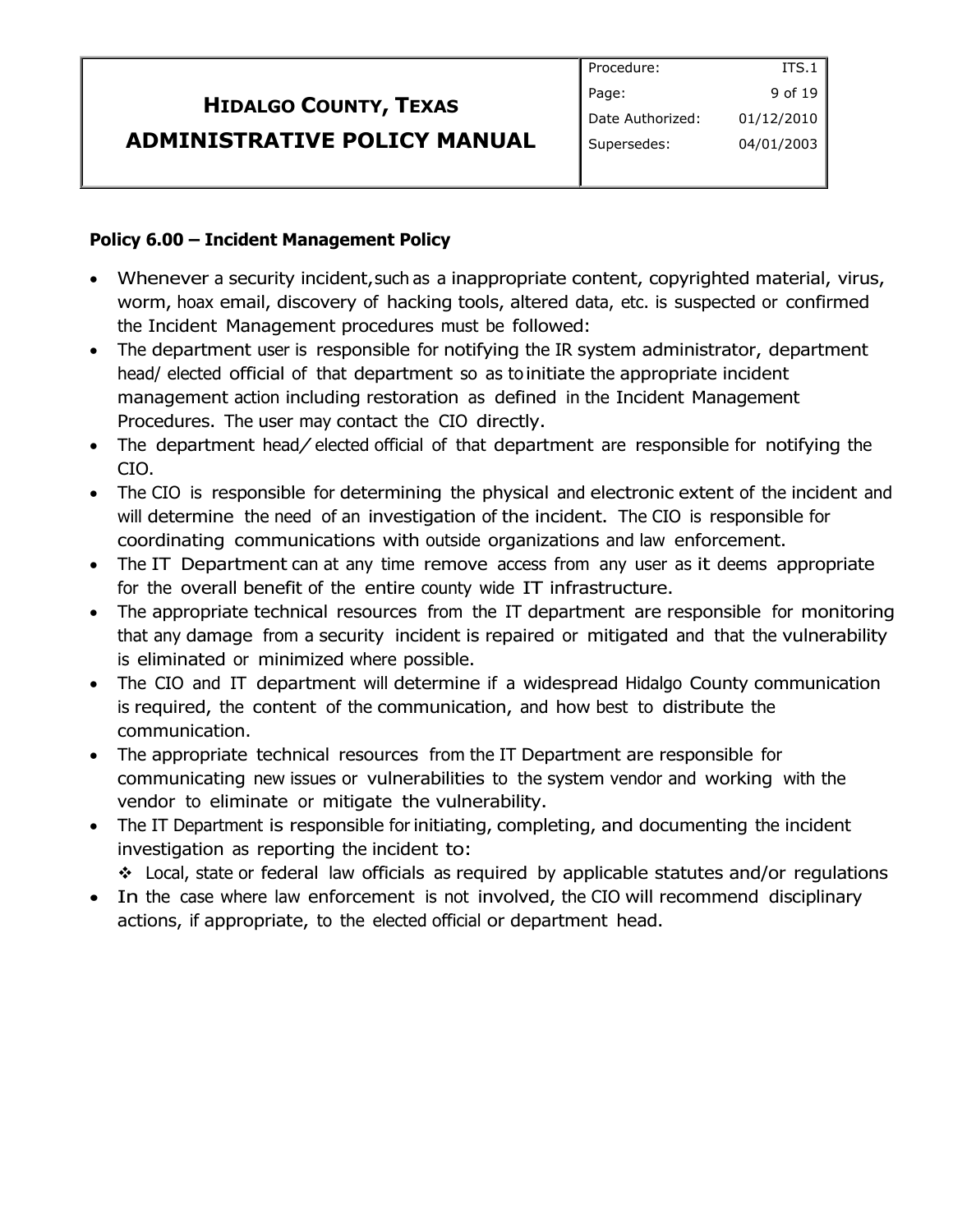### **Policy 7.00 – Network Configuration Policy**

- Hidalgo County Information Technology is responsible for the Hidalgo County network infrastructure in its entirety and will continue to manage further developments and enhancements to this infrastructure.
- To provide a consistent Hidalgo County network infrastructure capable of exploiting new networking developments, all cabling must be installed by Hidalgo County IT, IR system administrator or an approved contractor.
- All network connected equipment must be provided by and configured to a specification approved by Hidalgo County IT.
- All network equipment connected to Hidalgo County networks is subject to Hidalgo County IT management and monitoring standards. (with certain exceptions: Law enforcement)
- Changes to the configuration of active network management devices must not be made without the approval of the Hidalgo County IT Department.
- The Hidalgo County network infrastructure supports a well-defined set of approved networking protocols. Any use of non-sanctioned protocols must be approved by Hidalgo County IT.
- The networking addresses for the supported protocols are allocated, registered and managed centrally by Hidalgo County IT.
- All connections of the network infrastructure to external third party networks are the responsibility of Hidalgo County IT. This includes connections to external telephone networks.
- The use of departmental firewalls and other computer related security devices is not permitted without the written authorization from Hidalgo County IT.
- Users must not extend or re-transmit network services in any way. This means you must not install a router, switch, hub, or wireless access point to the Hidalgo County network without Hidalgo County IT approval.
- Users must not install network hardware or software that provides network services without Hidalgo County IT approval.
- Users are not permitted to alter network hardware in any way.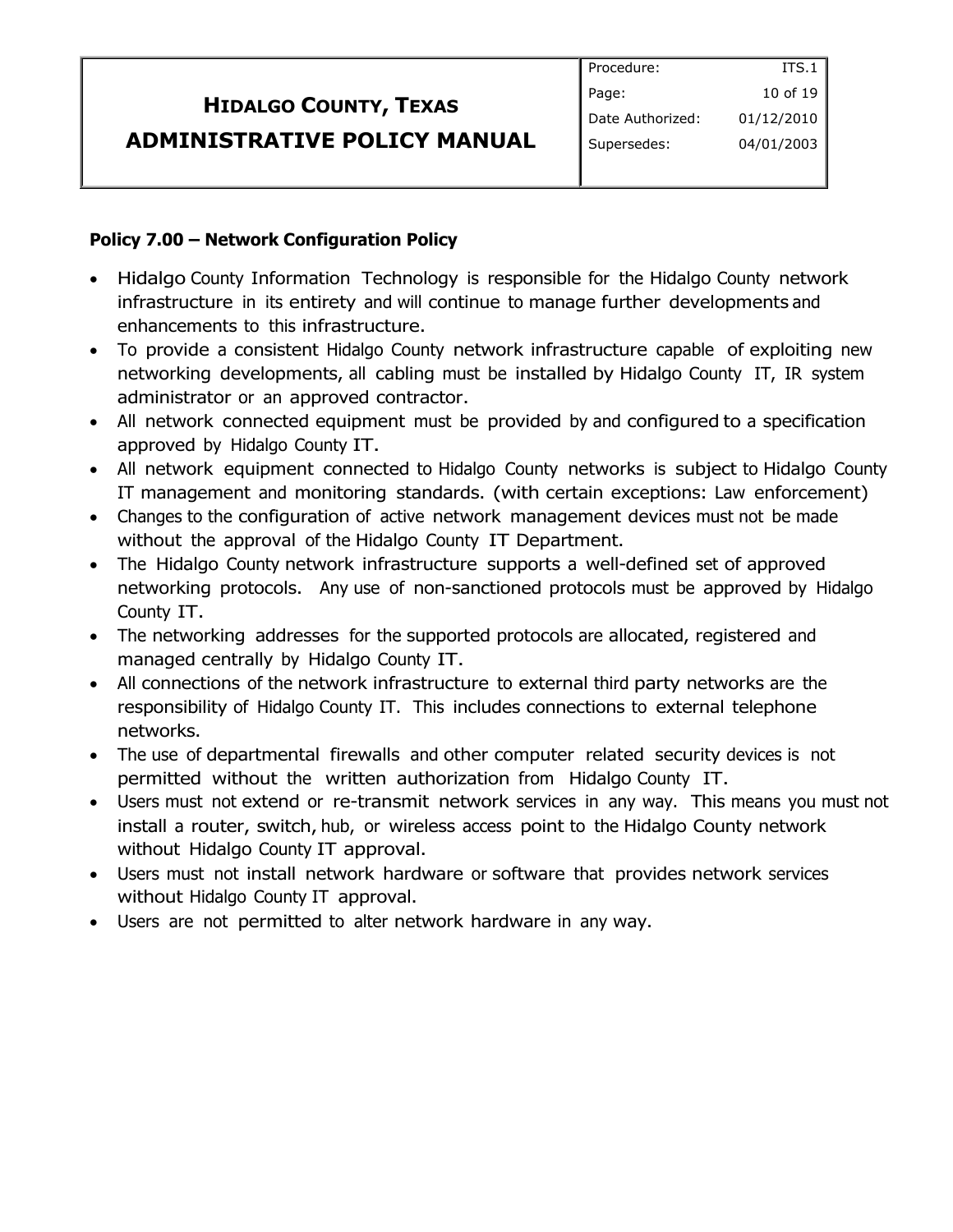| <b>HIDALGO COUNTY, TEXAS</b> | Page:            |
|------------------------------|------------------|
|                              | Date Authorized: |
| ADMINISTRATIVE POLICY MANUAL | Supersedes:      |

#### **Policy 8.00 –Password Policy**

- Passwords must be changed at least every 90 days.
- Passwords should contain a mix of upper and lower case characters and have at least 2 numeric characters. The numeric characters must not be at the beginning or the end of the password. Special characters should be included in the password where the computing system permits. The special characters are  $(\mathcal{Q} \# \mathcal{S} \mathcal{S} / \mathcal{S} \mathcal{S}^* \to \mathcal{S} \mathcal{S} \mathcal{S} \mathcal{S} \mathcal{S}^* \to \mathcal{S} \mathcal{S} \mathcal{S} \mathcal{S} \mathcal{S}^* \mathcal{S} \mathcal{S}^* \mathcal{S} \mathcal{S} \mathcal{S} \mathcal{S} \mathcal{S} \mathcal{S} \mathcal{S} \mathcal{S} \mathcal{S} \mathcal{S}$

Procedure:

ITS.1 11 of 19 01/12/2010 04/01/2003

- Passwords must not be easy to quess and they:
	- should not be your Username, must not be your employee number, must not be your name, must not be family member names, must not be your nickname, must not be your social security number, must not be your birthday, must not be your license plate number, must not be your pet's name, must not be your address, must not be your phone number, must not be the name of your town or city, must not be the name of your department, must not be street names, must not be makes or models of vehicles, must not be slang words, must not be obscenities, must not be technical terms, must not be school names, school mascot, or school slogans, must not be any information about you that is known or is easy to learn (favorite - food, color, sport, etc.), must not be any popular acronyms, must not be words that appear in a dictionary, must not be the reverse of any of the above.
- Passwords must not be reused for a period of one year
- Passwords must not be shared with anyone
- Passwords must be treated as confidential information

Suggestions on creating a strong password:

- Combine short, unrelated words with numbers or special characters. For example: eAt42peN
- Make the password difficult to guess but easy to remember
- Substitute numbers or special characters for letters. (But do not just substitute) For example:
	- $\cdot$  livefish is a bad password
	- $\div$  L1veF1sh is better and satisfies the rules, but setting a pattern of 1st letter capitalized, and is substituted by 1's can be guessed
	- $\div$  I!v3f1Sh is far better, the capitalization and substitution of characters is not predictable.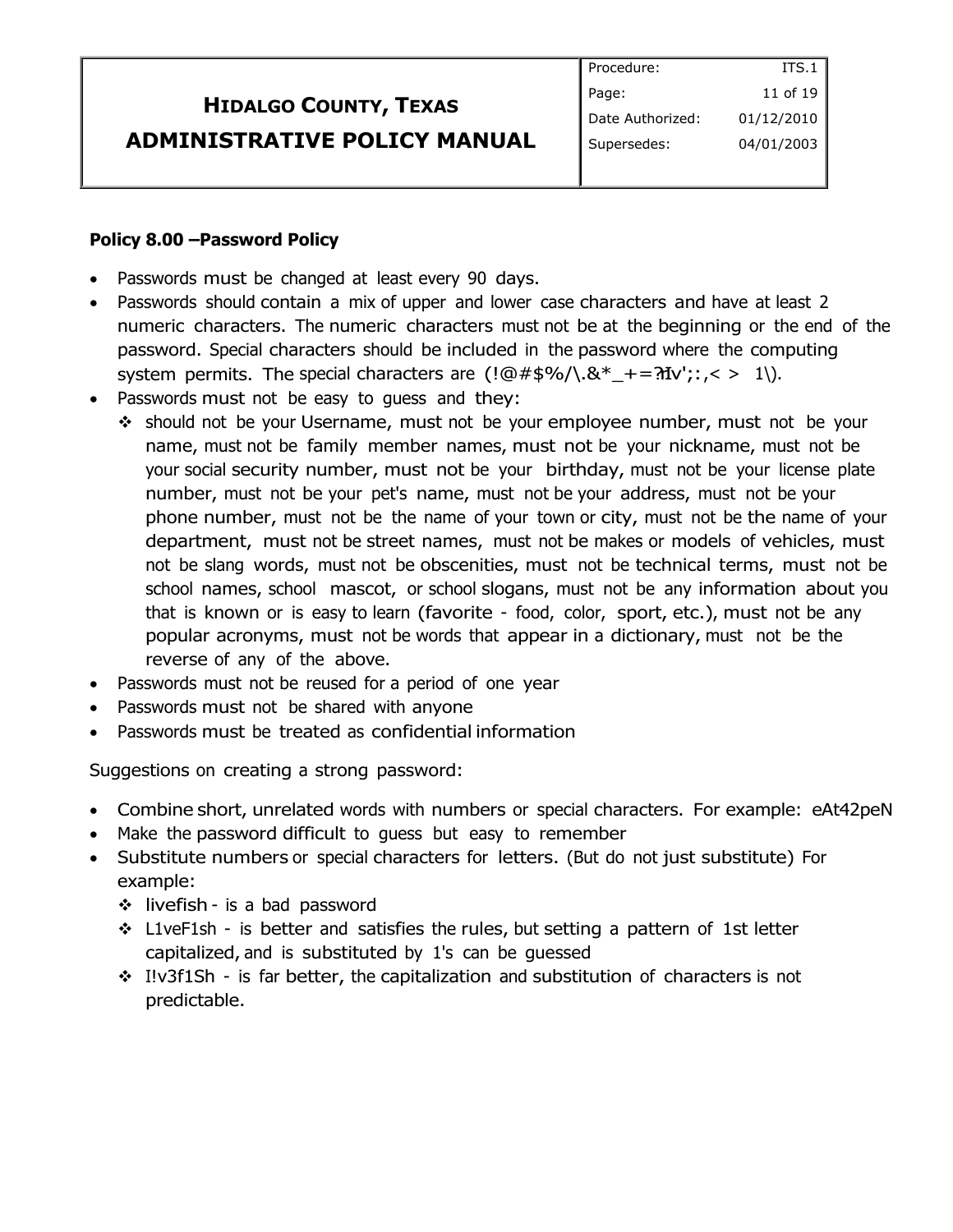### **Policy 9.00 –Physical Access Policy**

- All physical security systems must comply with all applicable regulations such as, but not limited to, building codes and fire prevention codes.
- Physical access to all Information Resources restricted facilities must be documented and managed.
- All IR equipment, systems and facilities must be physically protected in proportion to the criticality or importance of their function at Hidalgo County.
- Access to Information Resources facilities must be granted only to Hidalgo County support personnel, and contractors, whose job responsibilities require access to that facility.
- The process for granting card and/or key access to Information Resources facilities must include the approval of the person responsible for the facility.
- Each individual that is granted access rights to an Information Resources facility must receive emergency procedures training for the facility and must sign the appropriate access and nondisclosure agreements.
- Requests for access must come from the applicable Hidalgo County data/system owner.
- Access cards and/or keys must not be shared or loaned to others.
- Access cards and/or keys that are no longer required must be returned to the person responsible for the Information Resources facility. Cards must not be reallocated to another individual bypassing the return process.
- Lost or stolen access cards and/or keys must be reported to the person responsible for the Information Resources facility.
- All Information Resources facilities that allow access to visitors will track visitor access with a sign in/out log.
- A service charge may be assessed for access cards and/or keys that are lost, stolen or are not returned.
- Card access records and visitor logs for Information Resources facilities must be kept for routine review by the IR system administrator, elected official or department head based upon the importance of the Information Resources being protected. The person responsible for the Information Resources facility must remove the card and/or key access rights of individuals that change roles within Hidalgo County or are separated from their relationship with Hidalgo County.
- Visitors must be escorted in card access controlled areas of Information Resources facilities.
- The person responsible for the Information Resources facility must review access records and visitor logs for the facility on a periodic basis and investigate any unusual access.
- The person responsible for the Information Resources facility must review card and/or key access rights for the facility on a periodic basis and remove access for individuals that no longer require access.
- Signage for restricted access rooms and locations must be practical, yet minimal discernible evidence of the importance of the location should be displayed.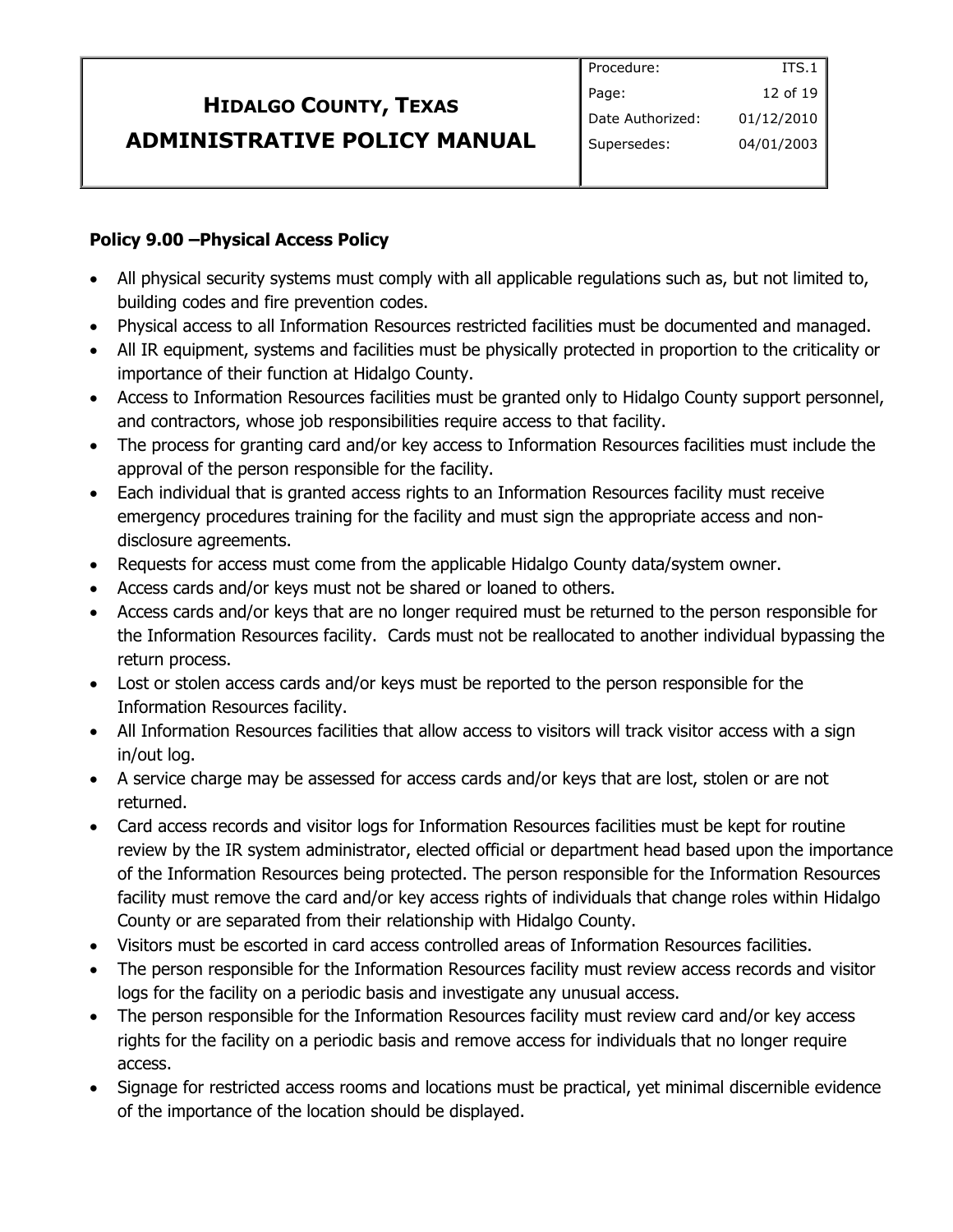|                                     | Procedure:       | ITS.1      |
|-------------------------------------|------------------|------------|
| <b>HIDALGO COUNTY, TEXAS</b>        | Page:            | 13 of 19   |
|                                     | Date Authorized: | 01/12/2010 |
| <b>ADMINISTRATIVE POLICY MANUAL</b> | Supersedes:      | 04/01/2003 |
|                                     |                  |            |

#### **Policy 10.00 – Information Technology Privacy Policy**

- ALL Electronic media (analog and digital, video, audio, text messages blog entries, data files or other media) created, sent, received, recorded or otherwise stored on information resources owned, leased, administered, connected to or otherwise under the custody and control of Hidalgo County are not private and may be accessed by Hidalgo County at any time without knowledge of the IR user or owner.
- Electronic media controlled by Law Enforcement may, in certain cases, be deemed evidence and not subject to access by non- law enforcement staff.
- To manage systems and enforce security, Hidalgo County may log, record, review, and otherwise utilize any information stored on or passing through its IR systems in accordance with the provisions and safeguards provided in the Texas Administrative Code 202, Information Resource Standards. For these same purposes, Hidalgo County may also capture user activity such as: emails, telephone numbers dialed, web sites visited, etc.
- A wide variety of third parties have entrusted their information to Hidalgo County for business purposes, and all workers at Hidalgo County must do their best to safeguard the privacy and security of this information. The most important of these third parties is the individual customer; customer account data is accordingly confidential and access will be strictly limited based on business need for access.
- Users may not use county stored data for personal gain or individual profit.
- Users must report any weaknesses in Hidalgo County computer security, any incidents of possible misuse or violation of this agreement to the proper authorities by contacting the appropriate management.
- Users must not attempt to access or install any data or programs contained on Hidalgo County systems for which they do not have authorization or explicit consent from the department system administrator or the IT department.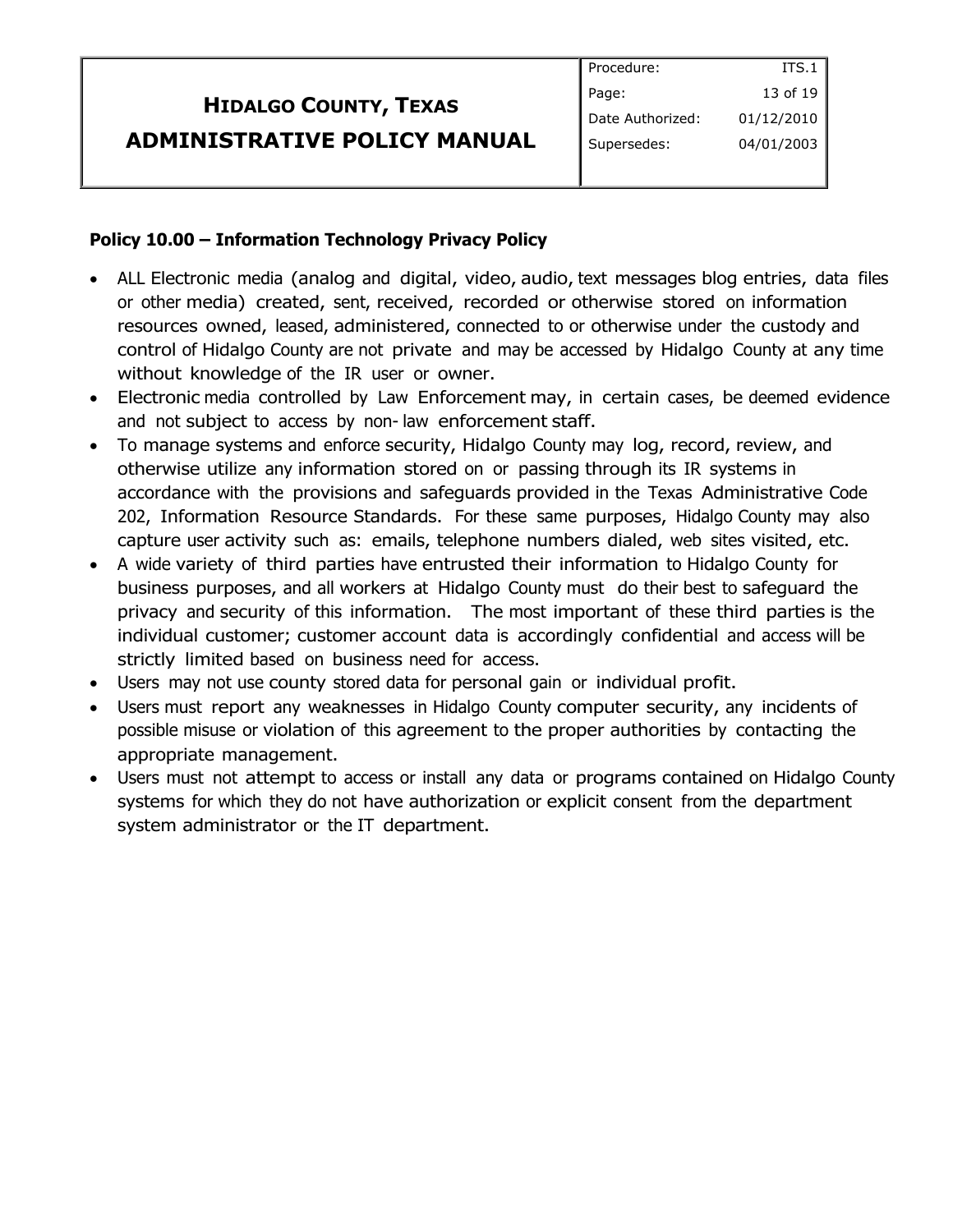|                                     | Procedure:       | ITS.1      |
|-------------------------------------|------------------|------------|
| <b>HIDALGO COUNTY, TEXAS</b>        | Page:            | 14 of 19   |
|                                     | Date Authorized: | 01/12/2010 |
| <b>ADMINISTRATIVE POLICY MANUAL</b> | Supersedes:      | 04/01/2003 |
|                                     |                  |            |

#### **Policy 11.00 – Security Training Policy**

- IT policies are included in the County wide policy and procedure manuals.
- IT must develop and maintain a communications process to be able to communicate new computer security program information, security bulletin information, and security items of interest.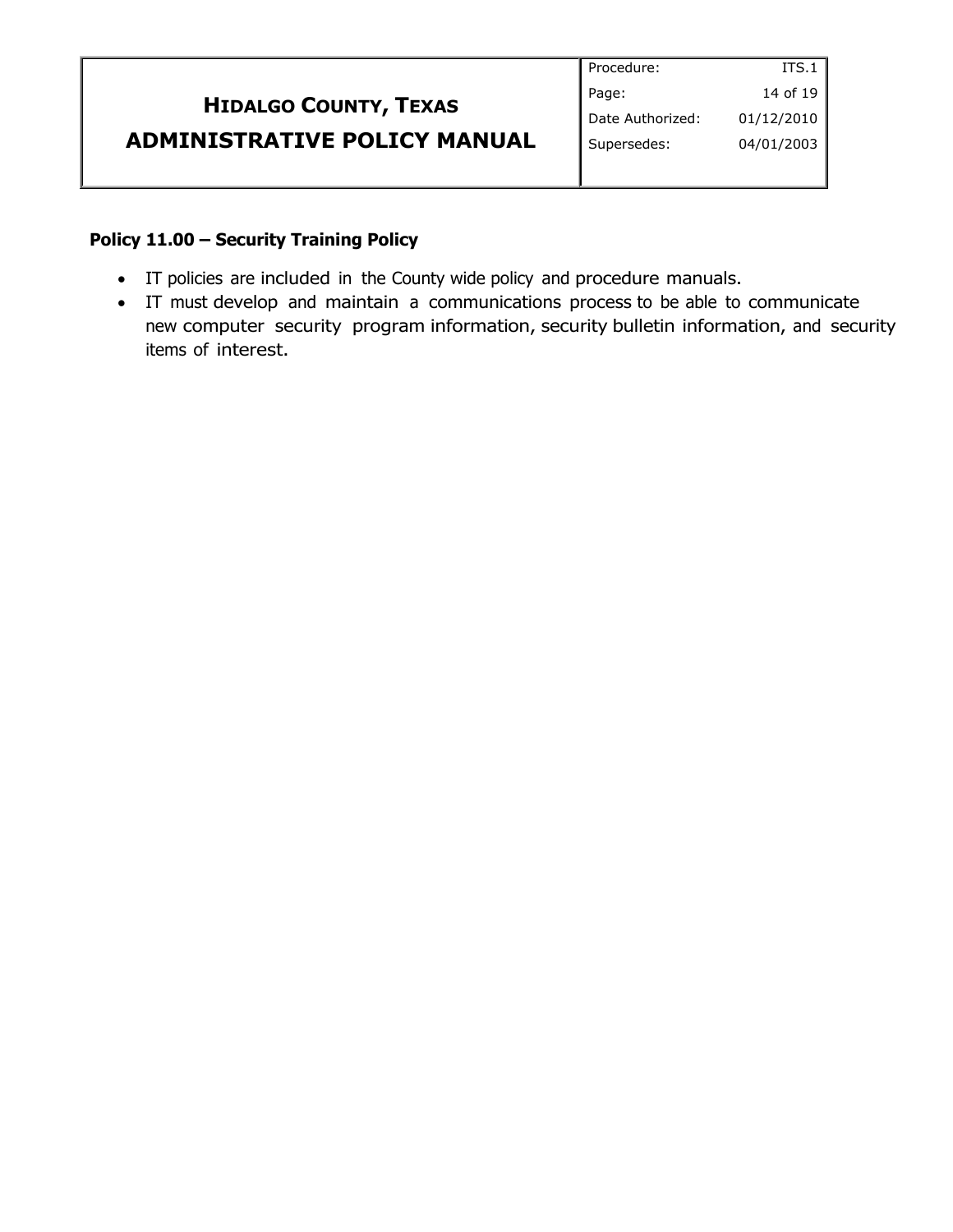| <b>HIDALGO COUNTY, TEXAS</b>        |
|-------------------------------------|
| <b>ADMINISTRATIVE POLICY MANUAL</b> |

#### **Policy 12.00 – Software Licensing Policy**

- Hidalgo County provides a sufficient number of licensed copies of software such that workers can get their work done in an expedient and effective manner. Management must make appropriate arrangements with the involved vendor(s) for additional licensed copies if and when additional copies are needed for business activities.
- Third party copyrighted information, software, audio and video files, that Hidalgo County does not have specific approval to store and/or use, must not be stored on Hidalgo County systems or networks. Systems administrators will remove such information and software unless the involved users can provide proof of authorization from the rightful owner(s).
- Third party software in the possession of Hidalgo County must not be copied unless such copying is consistent with relevant license agreements and prior management approval of such copying has been obtained, or copies are being made for contingency planning purposes.
- IR System administrators through the IT department will publish a list of authorized software that can be installed on PCs and will be supported. Any software not on this list must be installed only by specific permission from the IR System administrator.
- IT and the IR System administrator will reserve the right to remove any software that it deems unnecessary, therefore unsupported.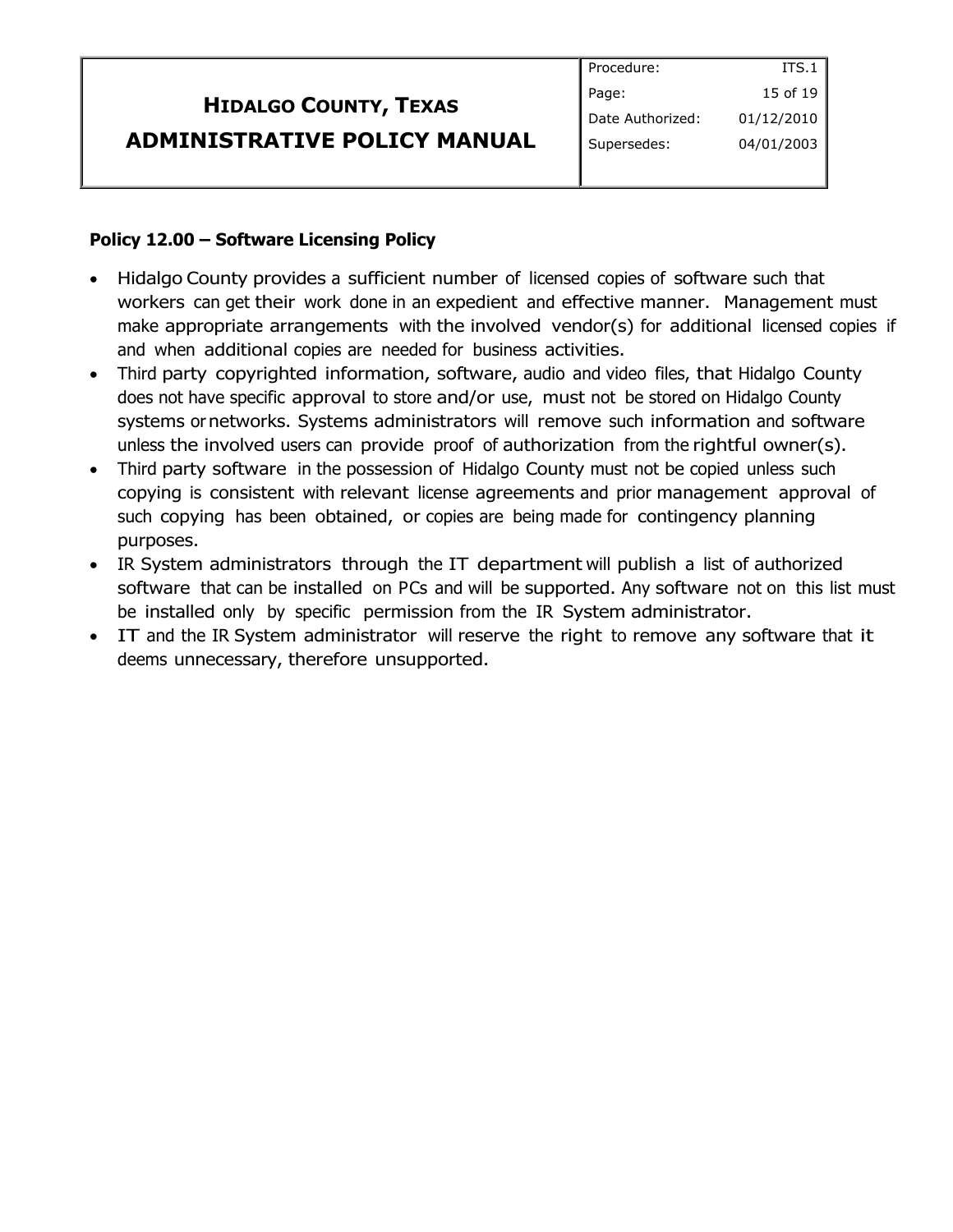| <b>HIDALGO COUNTY, TEXAS</b>        | Page:            |
|-------------------------------------|------------------|
|                                     | Date Authorized: |
| <b>ADMINISTRATIVE POLICY MANUAL</b> | Supersedes:      |
|                                     |                  |

#### **Policy 13.00 – Virus Protection**

ľ

• All workstations whether connected to the Hidalgo County networks, or standalone, must use the Hidalgo County approved virus protection software and configuration.

Procedure:

ITS.1 16 of 19 01/12/2010 04/01/2003

- The virus protection software must not be disabled or bypassed.
- The settings for the virus protection software must not be altered in a manner that will reduce the effectiveness of the software.
- The automatic update frequency of the virus protection software must not be altered to reduce the frequency of updates.
- Each file server attached to the Hidalgo County network must utilize Hidalgo County IT approved virus protection software and setup to detect and clean viruses that may infect file shares.
- E-mail gateway(s) must utilize Hidalgo County IT approved e-mail virus protection software and must adhere to the IT rules for the setup and use of this software.
- Every virus that is not automatically cleaned by the virus protection software constitutes a security incident and must be reported to the IR system administrator and the IT Department.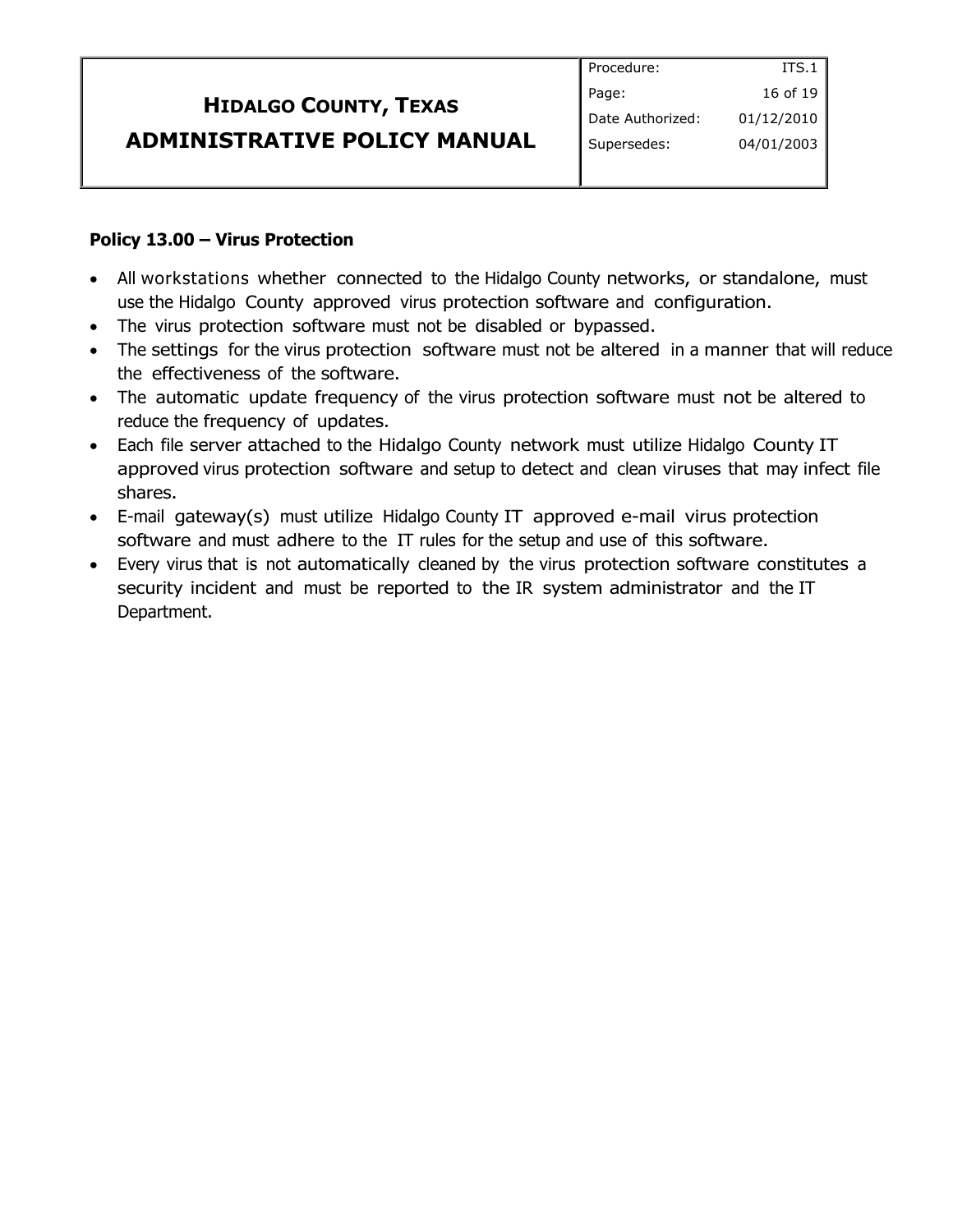|                                     | Procedure:       | ITS.1        |
|-------------------------------------|------------------|--------------|
| <b>HIDALGO COUNTY, TEXAS</b>        | Page:            | 17 of 19 $ $ |
|                                     | Date Authorized: | 01/12/2010   |
| <b>ADMINISTRATIVE POLICY MANUAL</b> | Supersedes:      | 04/01/2003   |
|                                     |                  |              |

#### **Policy 14.00 – I.T. Staffing**

- The Information Technology Department is the only department that maintains and manages Information Technology systems, equipment and infrastructure on a countywide level.
- All job titles that include the term "IT", "computer", "PC", "telephone", "network", "GIS", or are of a computer related nature are for the exclusive use of the IT Department.
- The title IT Manager must be exclusively used for the IT Department.
- All IT Department staff is bound by confidentiality agreements signed upon entry into the department.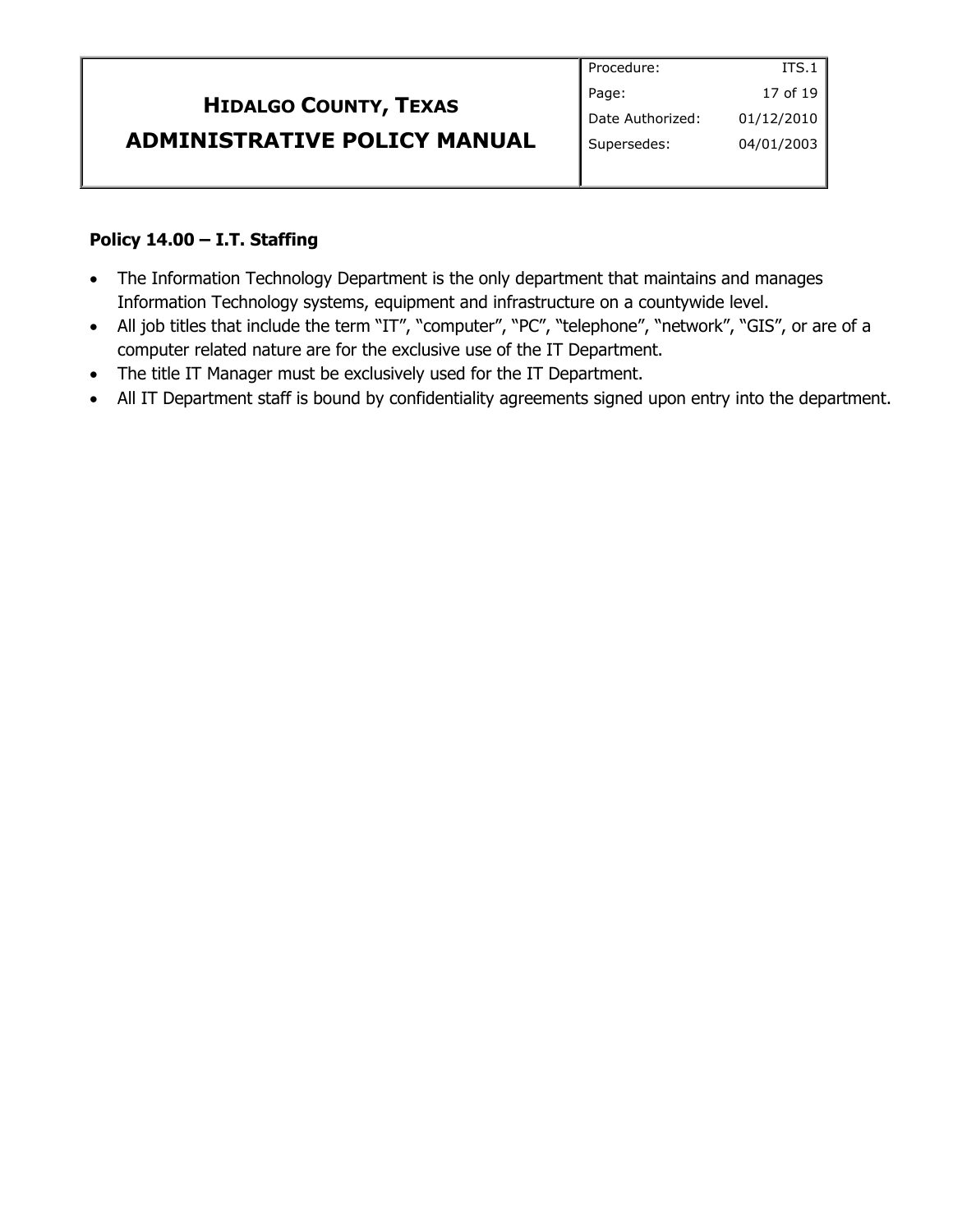| <b>HIDALGO COUNTY, TEXAS</b>        |  |
|-------------------------------------|--|
| <b>ADMINISTRATIVE POLICY MANUAL</b> |  |

#### Procedure: Page: Date Authorized: Supersedes: ITS.1 18 of 19 01/12/2010 04/01/2003

#### **Policy 15.00 – Vacation Leave Policy**

#### **Purpose**

The purpose of this Policy is to establish guidelines for countywide technology personnel vacation time guidelines.

#### **Audience**

This policy applies to all regular, full-time staff of the Information Technology Department and any department that has staff with information technology job duties.

All regular, full-time staff employees are eligible for paid annual leave, traditionally referred to as "vacation" leave, in accordance with the Hidalgo County approved schedule (refer to Civil Service Commission Rules Chapter VII, Section 7.37-7.38). Every employee eligible for paid annual leave should, whenever possible, take annual leave in order to prevent any loss of accrued annual leave at the end of the calendar year. In order to ensure that all employees abide by this directive, I.T. Management will conduct a "Leave and Earning Statement Review" with each employee before the end of each calendar year (see attached Leave and Earning Statement). The purpose of this review is to clearly outline the employee's annual leave accrued and maximum carry-over for the subsequent year.

All leave requests should be submitted using the following procedure (refer to Civil Service Commission Rules Chapter VII, Section 7.20):

Every request for leave must:

- a) Be submitted to the Department Head/Elected Official, in writing, on a Form SFA-CA-044 which is signed by the employee;
- b) Clearly reflect when the requested leave is to begin and end;
- c) Include a brief explanation setting forth the reasons for taking the requested leave;
- d) To the extend applicable, be accompanied by any required documentation, such as a doctor's statement or military orders; and
- e) Be approved or disapproved, in writing, by the both employee's supervisor and by the Department Head.